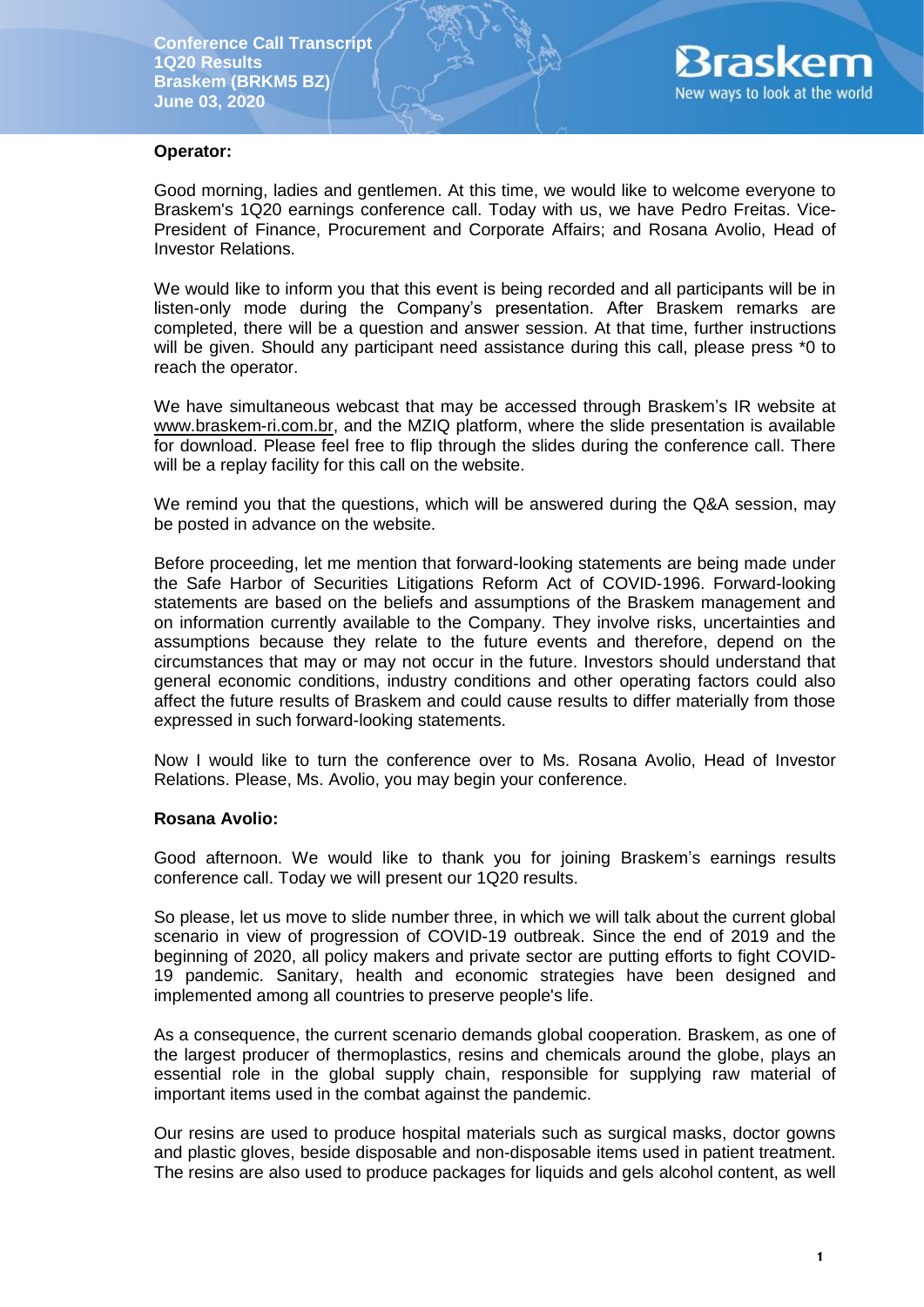

as for hygiene products and for food packaging. Also, our chemical products are used to produce hygiene materials such as sanitary water.

In defense, given the important role played by plastic and chemicals, Braskem is an essential part of plant in the global cooperation for the fight against the COVID-19. Committed with that, we are already putting efforts in initiatives that provide solutions to this tough moment.

In the next slide, we will present the main initiatives that we have been taking regarding that. Working together with our clients, we have donated thermoplastics, resins and chemical for the production of more than 60 million surgical masks and for more than 1 million doctor gowns; for production of liquid and gel alcohol packages, representing more than 750,000 liters.

also, we have donated raw material for 3D printing of rods for protection masks. We also donated sanitary water for sanitation of hospitals and cities from the regions in Brazil where we operate.

Regarding the community support, more than 1,200 involved in recycling business will receive basic food baskets during three months; more than 50,000 families who lives around our plants and facilities will receive donation of hygiene kits; and we are also supporting the implementation of a temporary hospital in the Alagoas state.

Our clients are also being supported with an additional credit line of R\$1 billion, offered with special financial conditions. The purpose of this credit line is to support mainly small and medium businesses.

In line with our core value of safety, the Company started to operate its industrial assets with minimal teams. In some regions, we have adopted a locking regime, in which some team members accepted the challenge to stay for 20 days working in the plants without external contact, getting back to their families only after this period. Besides that, we are also providing medical assistance to team members confirmed and suspicious COVID-19 cases.

In this next slide, we will talk about the pandemic impacts in our business. Regarding your operations in Brazil, we have reduced ethylene production to around 65% of its total capacity, which is 3.6 million tons per year. In the United States, the polypropylene production was reduced to around 85% of its total capacity, which is 1.6 million tons per year. The utilization rates will be adjusted considering the market demand and the potential opportunities for exports to other regions that may arise, especially with the resumption of activities in Asia.

We have been reducing by 50% the number of industrial team members and also contractors, allowing us to keep teams safe, while maintaining reliability of our operations. Our sales diversification by sectors contributed to mitigate the effects of the downturn given the COVID-19. Scenario. around 70% of our sales comes from segments that have shown resiliency, Even in this period.

In the next slide, we will talk about the Company's financial profile. Last year, we did our liability management exercise to bond issuance with longer tenure that ensures a more comfortable amortization schedule for the next years. In this sense, we ended the 1Q20 with a liquidity position sufficient to cover the next 55 months of debt payments without any cash generation.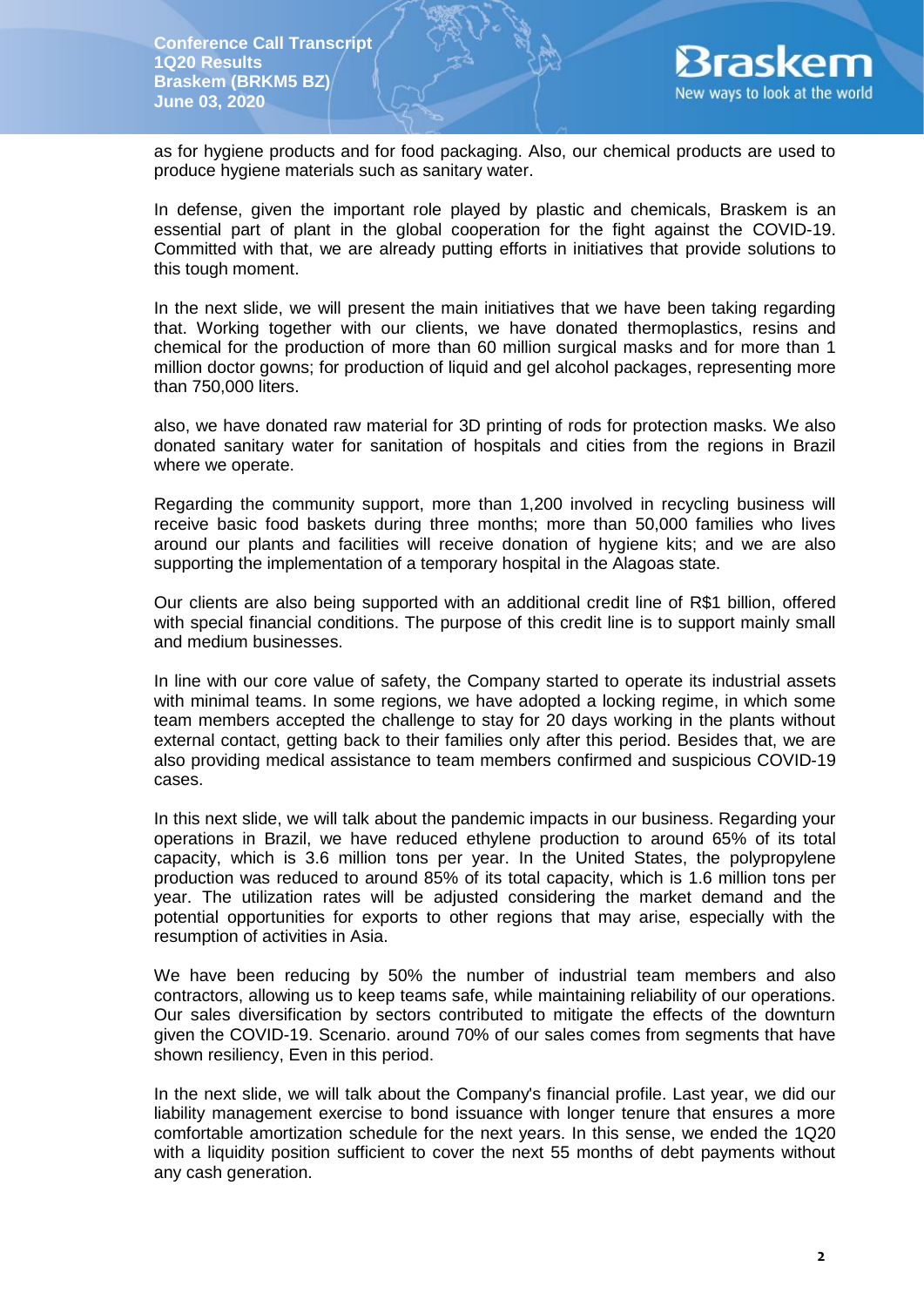

As a precautionary measure to face COVID-19 challenges, we disbursed our revolving credit facility amount to US\$1 billion in April. In this context, we established a goal to reduce 10% of our fixed costs relative to last year, and we are also reducing CAPEX for 2020 from US\$721 million to US\$600 million. In this sense, the Company has strongly created two face this global economy downturn with no financial stress.

Moving to the next slide, we will talk about the highlights for the 1Q20. In Brazil, the utilization rate was 81%, 2 p.p. above 4Q19, and explained by an increase in Bahia's cracker production, which was impacted by maintenance turnaround in the last quarter.

In the United States, the utilization rate was 95%, 11 p.p. above last quarter, and explained by the normalization of operations, which were also impacted by maintenance turnaround in the last quarter.

In Europe, the utilization rate was 88%, 1 p.p. above the 4Q19, and explained by the higher supply of propylene in the region.

In Mexico, the utilization rate was 86%, 4 p.p. above the 4Q19, as a result of the beginning of the ethane imports from United States.

We also would like to highlight our good performance in the recordable and lost-time injury frequency rate that stood at 0.81 events per 1 million hours.

Regarding our results highlights, we had a 54% fixed cost reduction relative to the last quarter. Our EBITDA presented a 22% increase, and our sales volume increased by 4% when compared to 4Q19.

Cash flow highlights are related to the PIS/COFINS monetization, in which we monetized R\$344 million this quarter. The Company still has an outstanding balance of R\$2 billion has to be monetized, from which R\$1 billion will be monetized in the short term. It is important to highlight that our new U.S. PP facility reached 98.4% of completion by the end of 1Q.

Moving to this line number eight, we will talk about the main highlight by region. In Brazil in the 1Q20, the recurring EBITDA was US\$233 million, which represented an increase of 214% relative to the 4Q19, mainly due to sales volume increase and reduction in commercial expenses.

EBITDA presented a reduction of 21% when compared to 1Q19 due to an increase in the cost of goods sold, which reflected higher feedstock prices from previous months.

Sales presented an increase of 4% when comparing 1Q20 to 4Q19 due to seasonality of the period. Regarding 1Q19, sales dropped by 5% because of the lower availability of resins and Brazilian markets supply prioritization.

Fixed costs represented a drop of 76% related to 4Q19, explained by the reduction of third party services under the geological event of Alagoas. In regard to the 1Q19, the reduction of 55% is due to the drop in commercial expenses.

Moving to next slide, we will talk about United States and Europe results. The EBITDA for U.S. and Europe present an increase of 33% when compared to the last year, mainly due to an increase in production, and also in sales. Comparing to the 1Q19, EBITDA fell 21% due to lower spreads for European polypropylene business. Resin sales in the U.S. and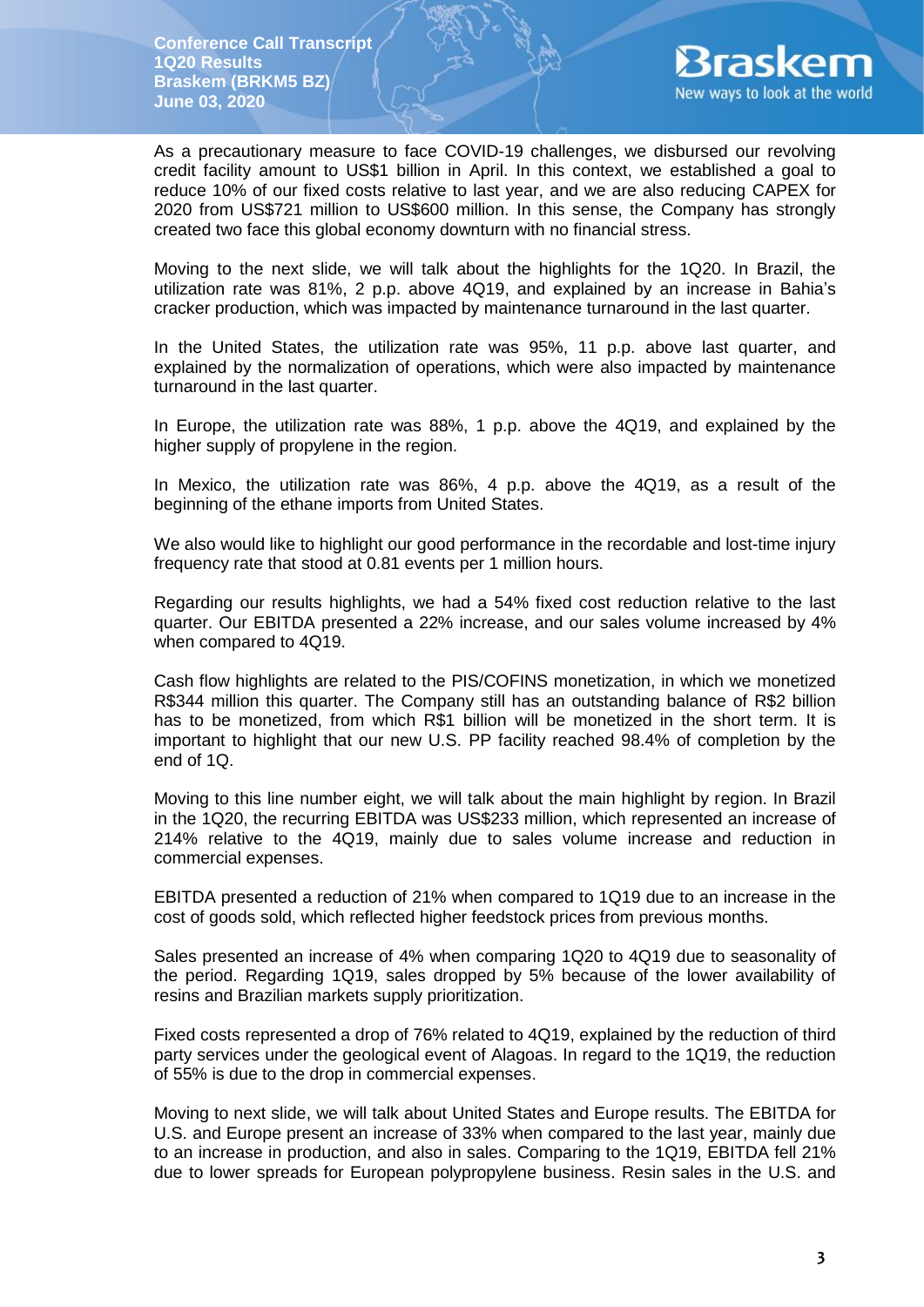

Europe increased when compared to the last quarter, and also to 1Q19, given the higher availability of products.

In the next slide, we will talk about Mexico's results. Mexico's EBITDA presented an increase of 2% relative to prior quarter, explained by higher sales volume and utilization rate. Regarding 1Q19, EBITDA presented a drop of 22% given lower polyethylene prices, then international market. Sales volume increased by 3% and 5%, compared to 4Q19 and the 1Q19 due to high availability of products.

Moving to is like number 11, we will talk about consolidated results. The consolidate EBITDA present an increase of 22% when compared to last quarter due to an increase in sales and lower fixed costs. Comparing to the 1Q19, EBITDA dropped by 34% due to global economy downturn. Sales presented an increase of 4% when compared to 4Q19 and dropped by 2% when compared to 1Q19. Fixed costs presented a drop of 53% compared to 4Q19, explained by the reduction of third party services expenses.

In the next slide, we will talk about the petrochemical scenario. The petrochemical scenario has been suffering important variation on the projections made by the external consultancies in the beginning of the year. Regarding their resins and chemical spreads reference that we follow in Brazil, the polyethylene spread increased by 59% over the figures projected in the beginning of the year, mainly because of the drop of oil price. In this context, the chemicals spreads decreased by 16% in relation to the same comparative period.

About the spread in the United States in Europe, the highlight is the polypropylene spread in Europe that increased by 22% in relation to the projections of the beginning of the year.

Moving to next slide, in May of 2020, we received the Certificate of Monitorship Conclusion by MPF, DOJ and SEC. The Monitorship began in 2016, and it was evaluated in phases. All of our governance, compliance, internal controls and risk and management structures and procedures. After that, the monitors recommended improvements to be implemented by the Company.

These works conclusion means that the Company implemented 100% of the recommendations proposed by the monitors, which resulted in an effective and robust compliance and governance structure.

During this process, more than 11,000 Braskem documents were requested, more than 400 interviews were done, and more than 11,000 transactions were passed. By the end, more than 80 policies and normative documents of the Company were revised, beside the revision of the ethics code of Braskem. And also, more than 40 procedures were revised, which includes the enhancement of our compliance program and financial controls.

Moving to the next slide, now we will talk about the priorities for the 2Q20. In relation to productivity and competitiveness, the priority is to maintain the reliability of our industrial units in the context of COVID-19 and to focus on the negotiation of feedstock supply contracts with Petrobras.

As for the diversification of ra materials and suppliers, we will continue to ramp up the complementary ethane import solutions in Braskem Idesa. With regard to geographical diversification, we will seek to maximize synergy among regions where Braskem has operations in order to mitigate the impacts of the global economy downturn.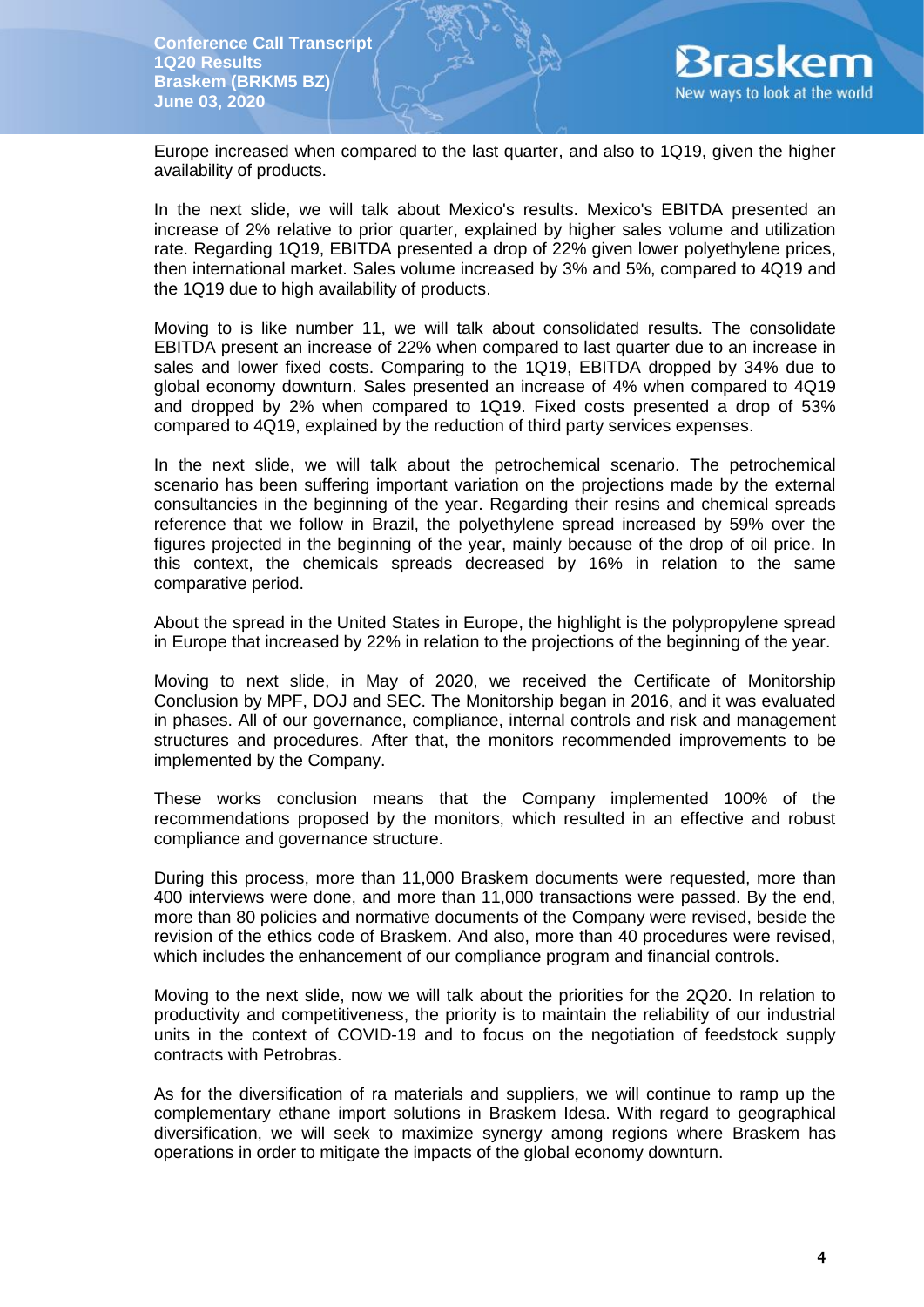

About people, governance and reputation, our main priority is to ensure health and safety of our industrial team members. Furthermore, we will prioritize expansion of our recycling resin sales also. And the last priority of the Company is discipline in capital allocation in order to maintain liquidity of Braskem.

Finally, in the next slide, we would like to thank our team members who live in two of our industrial units to guarantee the essential materials production that we need to get through this critical moment. Thank you for your efforts.

That concludes today's presentation. Thank you for your attention. So let us move to the question and answer session. Thank you.

### **Gabriel Barra, UBS:**

Good morning. Thanks for the questions. I have two here. Regarding the first question, we saw a sharp depreciation of the Real in the 2Q, and, at the same time, a drop in oil price to very low levels, which, in our view, has increased the competitiveness of naphthabased products. However, the price of Brent has now return to around US\$40 per barrel, and the FX has appreciated again. My question is, how are you seeing this competition in Brazil for imported products in the premium in the 2Q and for the rest of the year?

And my second question, the Company's controller is under Chapter 11 process in Brazil, and there is some discussion about a possible migration of Braskem to the Novo Mercado. My question is, how long will it take to include the Company in the Novo Mercado segment? And is there any restriction today to make this kind of movement?

And, if I may, I have a third one here, regarding the leverage of the Company. The Company's liquidity, in our point of view, does not seems to be in a very (19:50) situation, as mentioned in the presentation, but the Company's leverage has jumped to something close to 5.9 this quarter. What is the Company's view regarding the level of the indebtedness? And what is the ideal level at this point? And is there any negative covenant in relation to the leverage cap? Thank you.

#### **Pedro Freitas:**

Gabriel, thank you for the questions, and good morning to everyone. It is a pleasure to talk to you again. I will take a shot at your questions, and I will ask Rosana to step in if there is any additional point to clarify the questions.

Starting from the top, on oil prices and a the reappreciation of the Real, what we see is that what really impacts our results is the spread. And the spreads have been holding up on a pretty good level, much better than we expected for the year. So I would say, short term, our expectation is still to have a good run in terms of the spreads.

However, Gabriel, as we have been talking to everybody that follows Braskem, we do see that the supply-demand dynamics of the industry have changed. We went into a downturn in this cycle, especially in polyethylene, because of the large amount of new bills that came out, especially in the U.S. and the Gold Coast over the past two or three years.

So, I would say that the underlying structural dynamics are still out there. We do have some short term adjustment. The way that the industry reacted to COVID led to better spreads, and the falling of oil prices also helped on that. But structurally, I would still say that we still face an oversupply industry for at least one or two years going forward.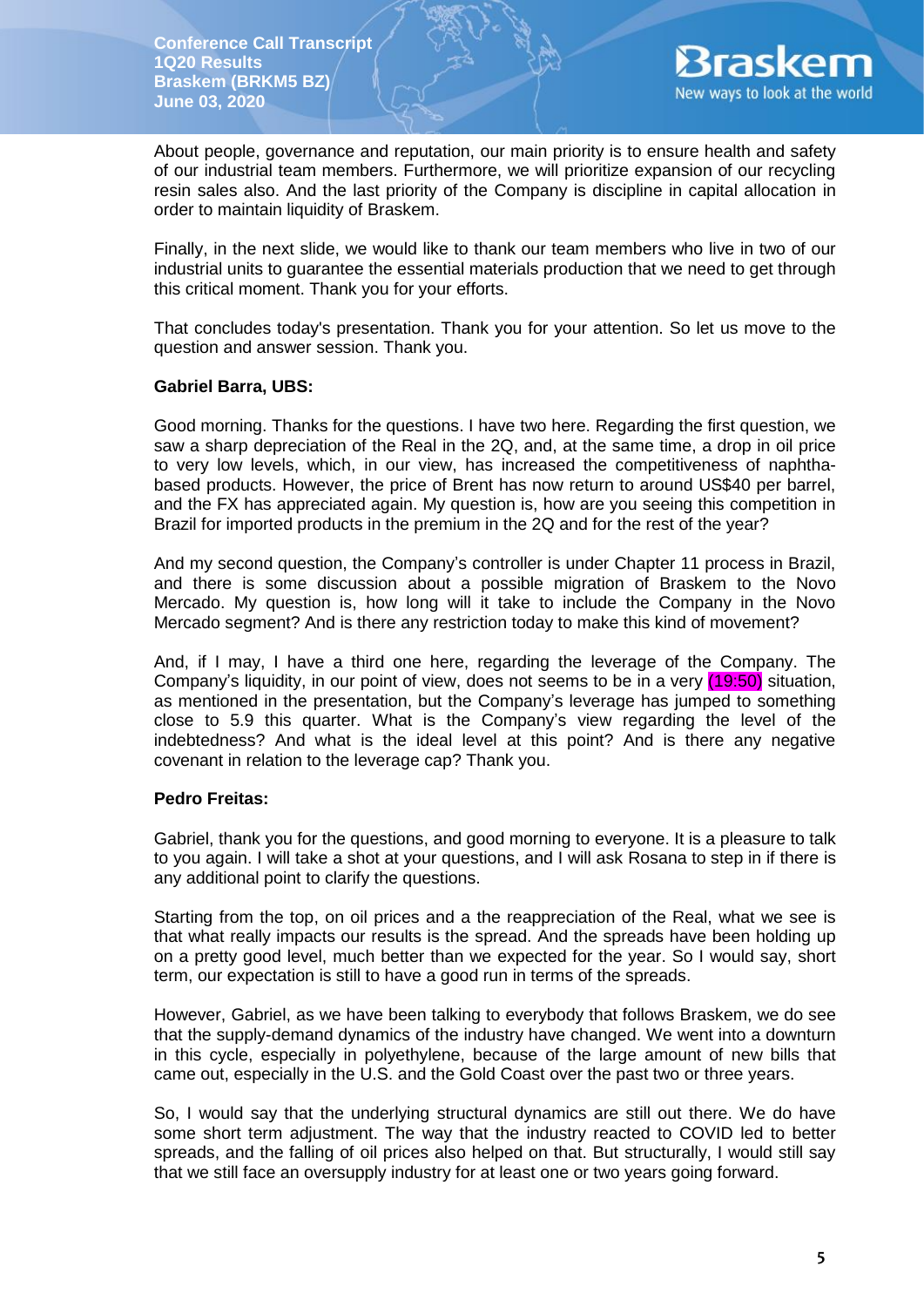

Overall, competitiveness is still going to be on the agenda going forward. And it depends a lot on the oil prices. The oil price is still manageable from a competitiveness perspective. We do not see a huge increase of imports into Brazil, for example, what could happen if the oil price went back to what it was seven, eight years ago. 2013, for example, there were prices close to one US\$100. Then we did have a more challenging situation in terms of competitiveness, but at US\$40 dollars per barrel, I think we can manage that.

On the on the controlling shareholders and the situation there, we have not had any communication from them regarding what they will do. We know that there is a very public wish from Petrobras for Braskem to go to the Novo Mercado, but, as far as I understand, it is still a discussion, it is an ongoing conversation between Odebrecht, who is our controlling shareholder, and Petrobras in terms of what they will ultimately do with the Company.

A few years back we did look at how is the process to move to Novo Mercado, so we know the steps that we would need to take. It is less than six months to execute a move like that, so it is not a long process. It is reasonably easy.

We already adopted that at Braskem. Even though we are not Novo Mercado, we adopt most of the provisions of Novo Mercado in our governance. There are a few that we do not have, but most of them we already have. And we know the ones that we do not have, we know what we need to do to implement those if that is the decision of our shareholders.

But so far, we did not have any communication from them telling us to move in that direction or anything like that. We would be able to do that if they decide that it is what they want for the Company.

Finally, going to the third point, on leverage, we do have a strong liquidity situation and a lengthened debt profile, with good maturity, lengthy average maturity. More than 40% of our structural debt is at ten years and above maturity. So we are really comfortable with the leverage situation, and I think that is part of what the rating agencies also take into consideration when they are looking at the Company.

So it is a point of concern. We do have some actions that we are moving on. Rosana mentioned the reduction in CAPEX. It is a more than US\$100 million, but if you look in percentage terms, it is a 20% reduction in CAPEX that the Company decided on. We are also working on cost reductions, aiming at a 10% cost reduction for the year.

We are managing working capital tightly. We are looking at how we can improve the working capital position as well. And finally, we are also looking at other alternatives, be it in the capital markets, be it in the M&A, or divesting some noncore assets.

So we are looking at all the alternatives, and whenever we have something that is more concrete, we will come back to the market and tell you what we ultimately are going to do. But we are looking at several different narratives there to keep the leverage number in check.

I think an important point is that our net debt number, although it has increased a little bit, it is still very much under control. The point of the metric is really around EBITDA coming down because of the downturn in the cycle, and also because of COVID, but we do see that as a temporary situation.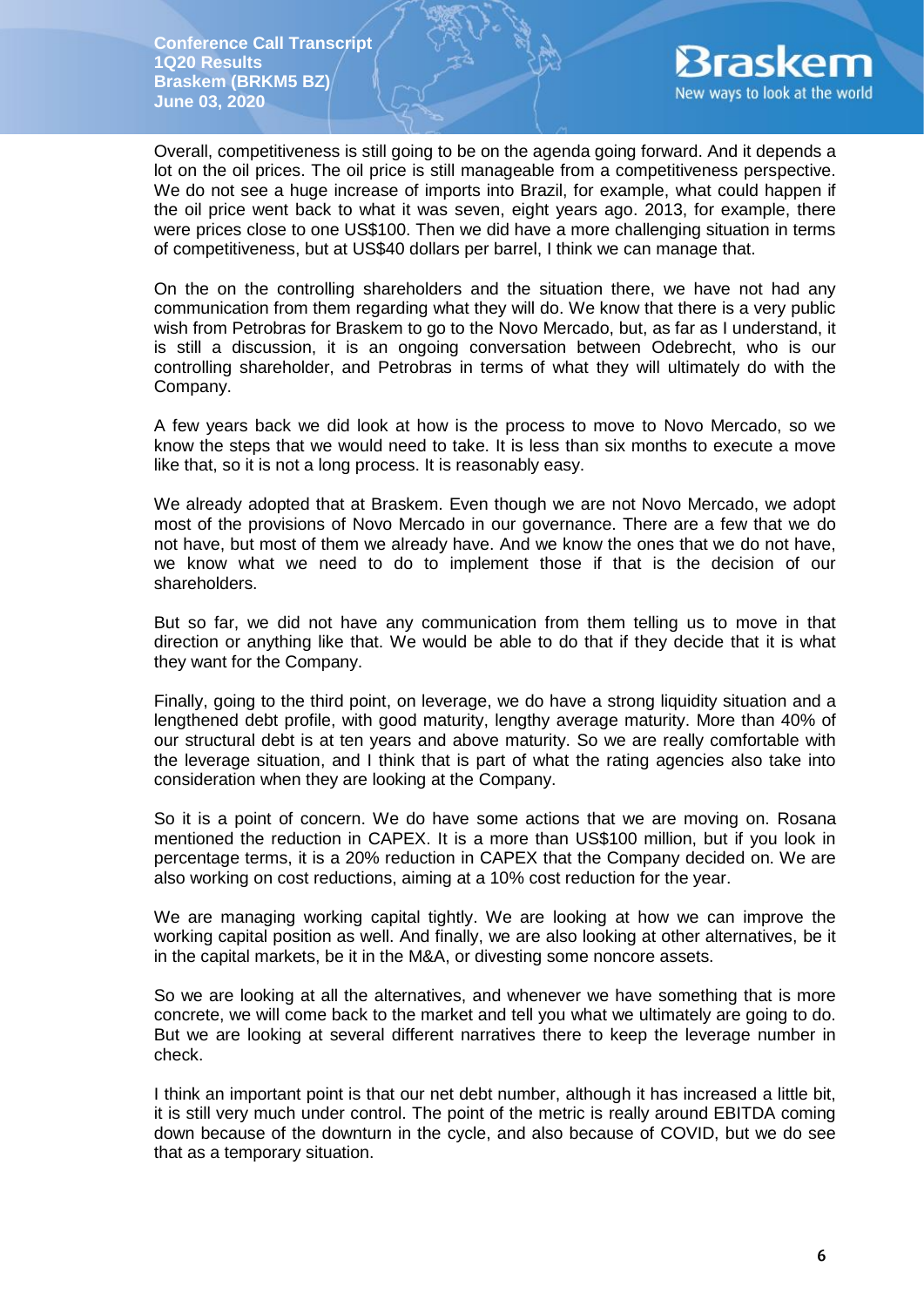

One thing that I like to point out is that if we went back, if we have the same EBITDA that we had in 2017, we would be at a leverage below 2x, roughly 1.5x. So, again, it is really because of the cyclical nature of the business that we are facing this kind of high metric in the leverage number.

And then you asked specifically about covenants. In Braskem, we do not have corporate debt, we do not have any financial covenants per se. We do have one instrument in the U.S., which was part of the financing for the new plan, that requires Braskem America, the entity in the U.S. to have certain metrics, but they are not challenging for us to keep.

And even if those metrics were reached, we would just need to constitute a cash reserve for the debt service for six months. So, again, it is not a huge part of our Company. But that is the only financial covenant that we have in our in our financial instruments overall.

### **Guilherme Barra:**

Great. Thanks. Very clear.

### **Christian Audi, Santander:**

I was wondering if you could talk to us a little bit about the demand side, Pedro. What have you been seeing in April and May vis-à-vis what you experienced in the 1Q. Obviously, Marc was the month where everything was hit by the pandemic, but I was wondering if you could provide us with a bit of color as to what has happened to demand in April and May by region, and what your expectations are for June, please. Thank you.

# **Pedro Freitas:**

As you said, we started to see some movement in demand at the end of March, but it was not significant for the 1Q. So you can see that, overall, demand in the 1Q grew by roughly 4% compared to the last quarter of last year. We did have a small drop compared to the 1Q19, but still a healthy demand in the 1Q in Brazil. And looking at the U.S., Europe and Mexico, it is still a good demand performance in the 1Q.

We saw most of the hits coming on April. So we did see a reduction of around 20% overall in demand. And then in May, the commercial teams were very bearish. they were really concerned. They put out a trend or a view that volumes would be worse in May compared to April. And ultimately, what we saw was already some recovery in May; not huge, but the performance in May was better than expected. And for June, the expectation is to see a recovery moving forward.

I would say that, overall, a drop of 20% in demand for the quarter, for April. But looking at the year, at least for Brazil, our view now is that overall demand for the year will be about 5ix% to 6% lower than last year.

So there is a reduction in demand, for sure. If we went back to the beginning of the year, we were expecting some demand growth from 2% to 3%. So with that drop now of 5% to 6%, it is a large difference. That is the scenario.

One thing that I think it is interesting to see is that a lot of the sectors that we serve, about 70% of our sales go to sectors that are more resilient. So we did see more of a drop in construction, in the automotive industry, in some industrial clients, and also in infrastructure. But if you look at consumer goods, packaging, cosmetics, health care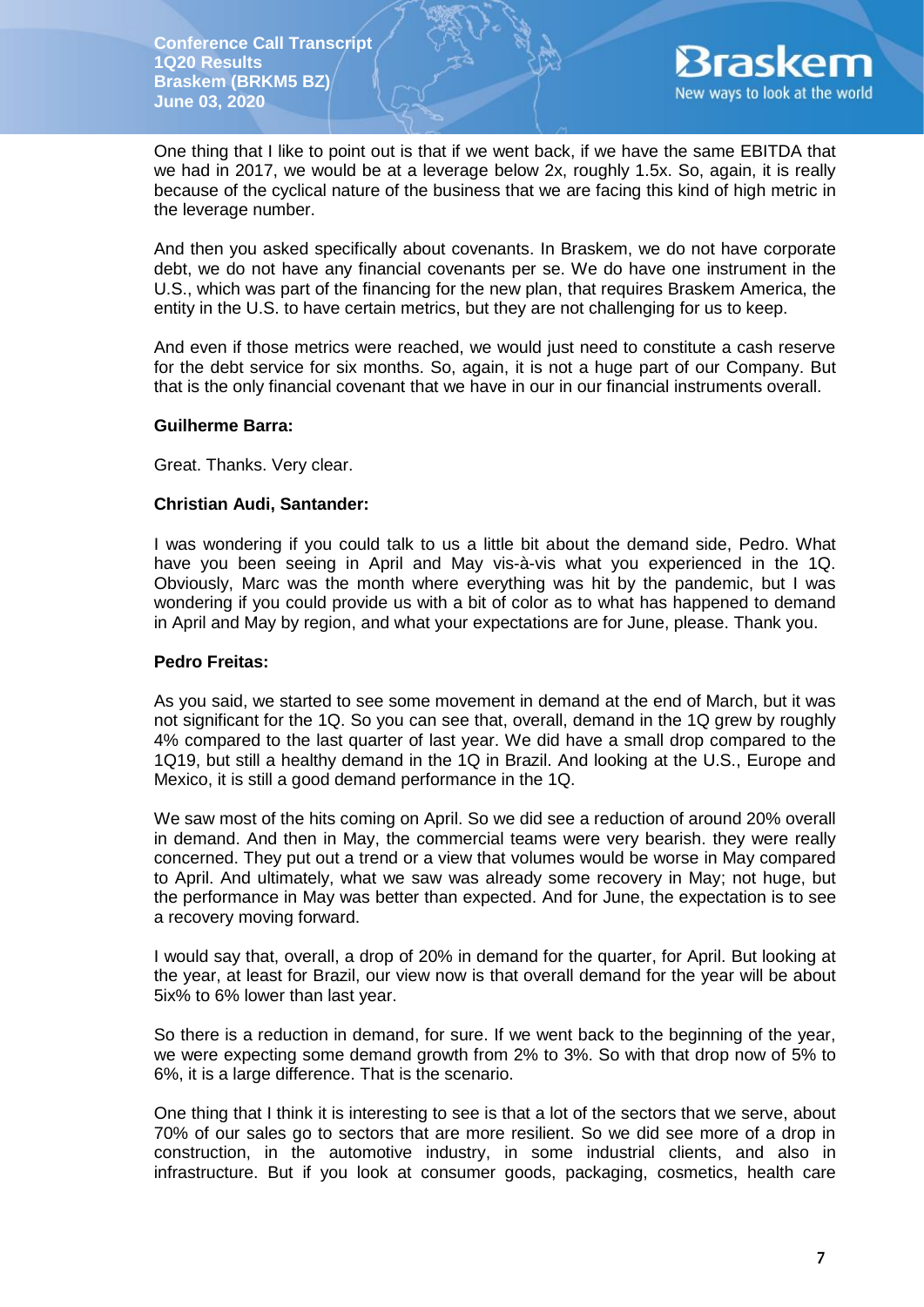

sector, we did see some reduction in demand in some of those sectors, but much less than the first ones that I mentioned.

Going to the other regions outside Brazil, just for a moment, Europe is now already improving with the opening in the economy there. So May was so much better than expected in Europe. We are still about 10% below normal sales in Europe, but that is much better than we were in April.

In the U.S., the expectation is for an improvement in June. We are running today at around 85% in the U.S. So we are not so bad in the U.S. And then in Mexico, actually, we had a very good sales month in April, and then in May, again, a good sales month. So overall, we do see an improvement.

#### **Lillyanna Yang, HSBC:**

Thank you. I have one question on Mexico. Can you give us guidance on where you see the capacity utilization in April or May? You already kind of indicated that April was a good month, but I wonder about your ability to place your volumes in the export market, because I see that sales for the Mexico market. It remains a bit less than what I had anticipated. So I wonder if you are going to be able to have higher utilization rates than seen in the 1Q because you are able to place above than exports, or at least replace more of the imported products with your own.

And what is the current balance that Pemex currently owes you as of March? And another thing on Mexico, can you give us a color of the cost of the imported gas in the site until the plant?

And if I can follow up with what you just mentioned about demand, when you talk about, for instance, in Brazil, the 20% demand reduction, is it year over year, pre pandemic, pre lockdown's, or is it versus your budget:? Thank you.

#### **Pedro Freitas:**

Thank you for the questions. I am not sure I really caught the point on supply, but then I will Rosana to step in if I am missing anything, and then you can follow up.

But in terms of capacity utilization in Mexico, we are at about 80%, a little bit more than 80% in April and May, some of it being supplied by the imports of gas. We have been able to ramp up the imports for ethane in Mexico, and in the best months so far, we have reached 15% of the supply to the site for the gas imports, which is close to the target, to the maximum. We think we can go up to 20%. So already pretty close to that.

But when you start to run the operation, you see that there are still operational improvements. Operational improvements can be made. Right. So one thing that we are seeing is the flow of ships in the harbor, getting one ship lined up to discharge while the other is leaving the harbor. So getting that operation to be efficient is still something that our team is learning. So you do have kind of a drop in supply whenever you have a new ship coming. That adjustment is still going on. So the best month was close to 15%, but then we saw a drop. We are still adjusting how to do that operation.

But it is flowing. It is ramping up well. And other than this issue of how to optimize the flow in the harbor, everything else is running according to expectations.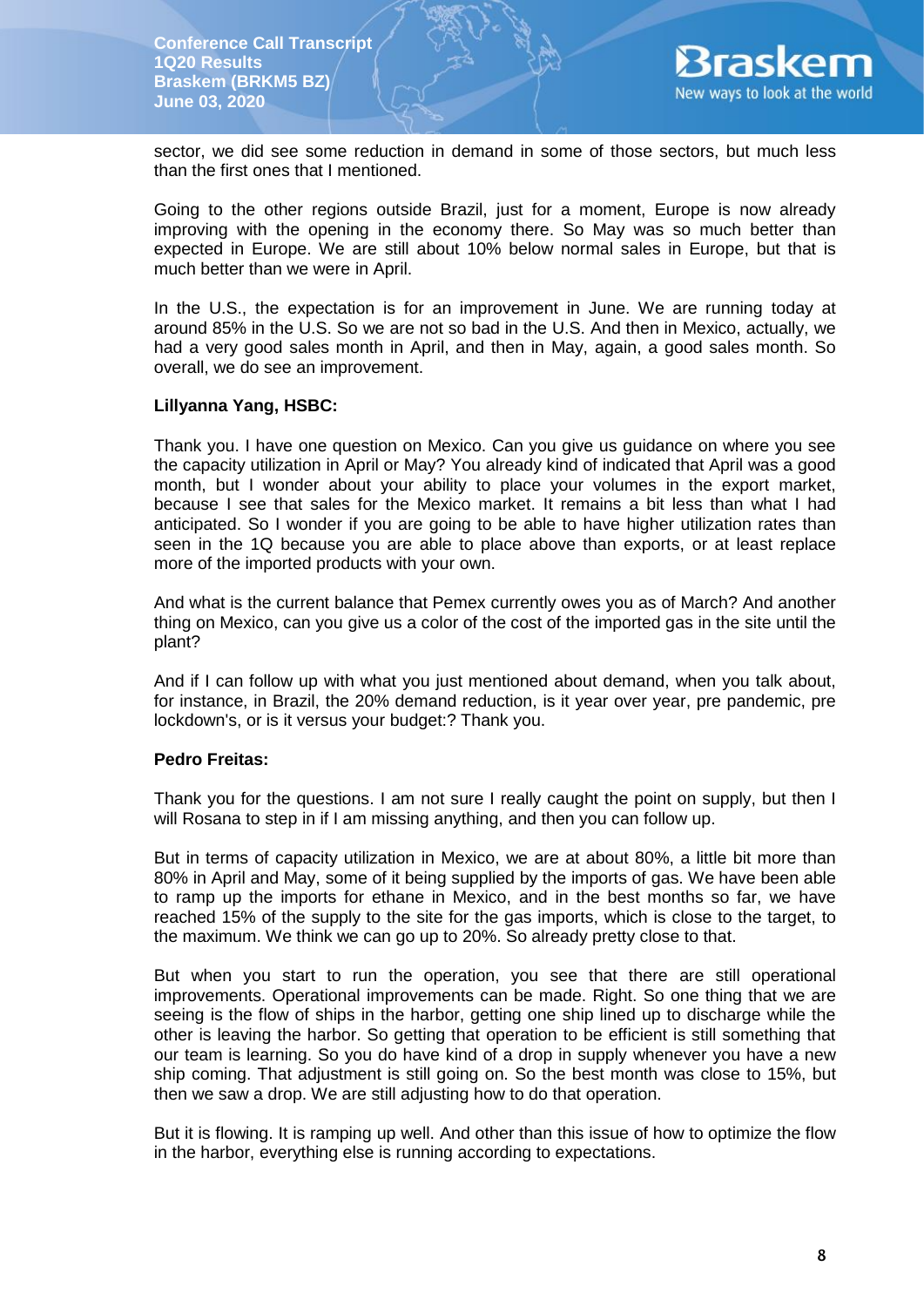

On the on the ability to export, the markets from Mexico, compared to the 1Q19, we did see a drop in the internal market of a bit less than 10%, which was more than overcome by an increase in exports. Overall, the sales increased by 2%, 1Q against 1Q.

That shows that we are being able to export. You can see in the presentation the main markets Mexico was exporting to; a lot to Europe, some into the U.S., and also selling to the Americas outside of the U.S. and Mexico.

We are not facing any issues in exporting. We already have commercial teams operating in Europe, in Latin America and the US. So we are leveraging this commercial presence that Braskem has in the other regions to place the Mexican product as well. It is working well, and we believe that the feasibility to export is there, and we it will stay there.

One thing that I mentioned already in calls like this is that, at times, exporting is even more profitable than selling in the domestic market, because the price reference in Mexico is linked to the export price from the U.S., which can be the depressed, given the supply dynamics. And sometimes, when you are selling to Europe, because Mexico has a trade agreement with Europe, the Mexican product does not pay import tariffs into Europe. That offsets the cost of the freight, the shipping from Mexico to Europe. So sometimes it is even more profitable to sell Europe than sell in Mexico, for example.

That sort of thing is also part of the optimization of the sales and the results that we are trying to do in Mexico.

And then, on the Brazilian 20% drop, the expected production, you could see a kind of a 20% drop on the regular sales quarter.

#### **Lillyanna Yang:**

Perfect. Thank you. Can you also talk about the Pemex? What is the balance today that they arguably owe you?

#### **Pedro Freitas:**

On the liquidated damages, right?

#### **Lillyanna Yang:**

Yeah.

#### **Pedro Freitas:**

We have US\$40 million in liquidated damages that they have not sent us. Credit notes for US\$40 million.

### **Lillyanna Yang:**

Thanks.

### **Fernanda Cunha, Citibank:**

Good morning, everyone. I have three questions. The first one is in relation to your market share in Brazil. It seems that this quarter you have seen sales (42:42) in Brazil grow 3%. I just want to know if there have been any changes in commercial strategy there.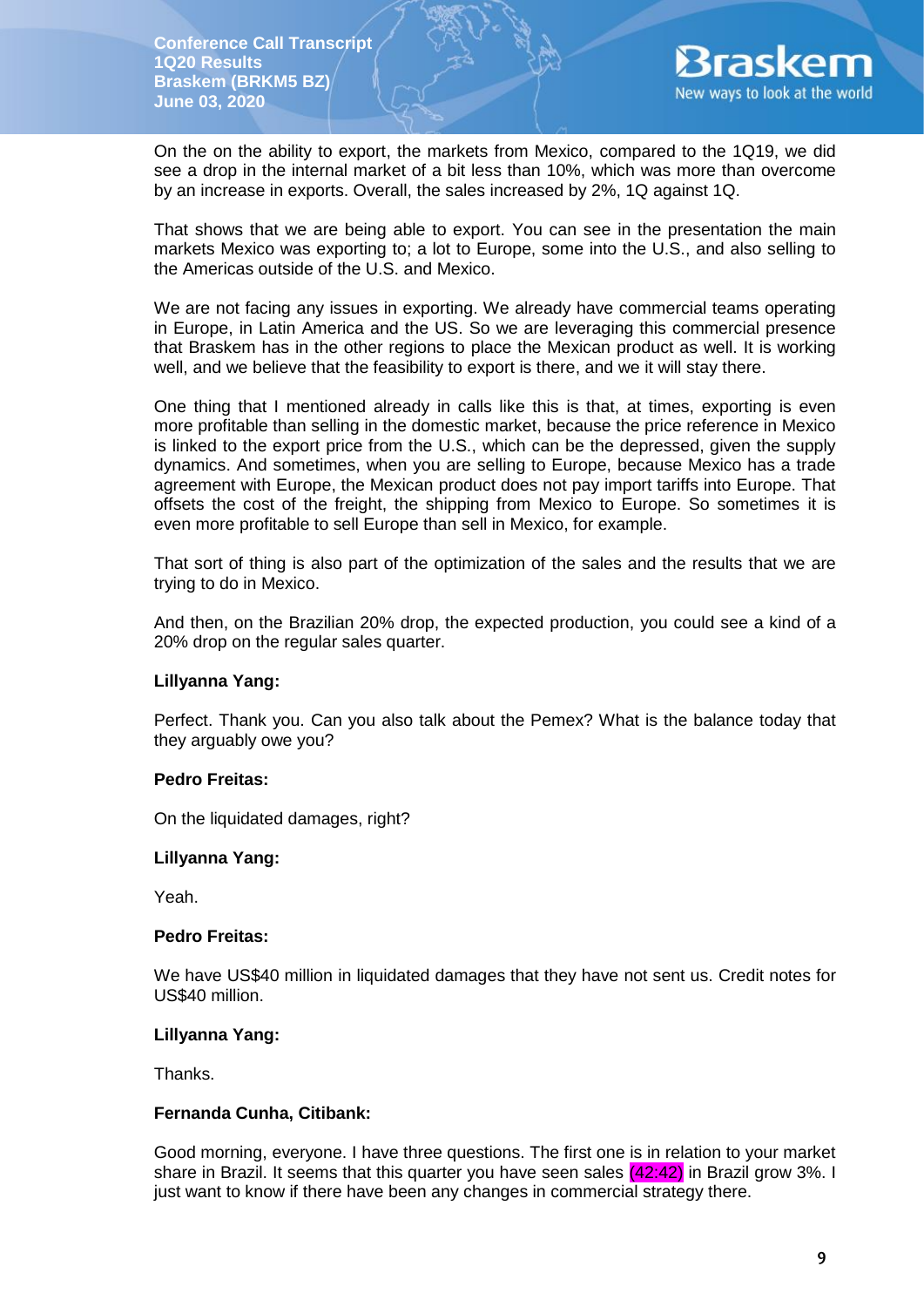

The second one is regarding the FX devaluation pass through. When we look at your historic markup over the products sold in Brazil, it seems that you have reduced your markup this quarter, not only in nominal terms, but also in percentage terms. I am just wondering if there have been any lags in the pass through of the FX, which should be reverted in upcoming orders.

And then, the last one, has there been any change in the supply strategy? I know you have mentioned previously that you have increased your purchases from domestic refineries versus imports. But if you could give us more color on that. And also, if you could say if you have been able to purchase any feedstock with large discounts over the auctions that Petrobras has been doing. Thank you.

#### **Pedro Freitas:**

Thank you for your questions, Fernanda. I am not sure where you were looking at the market share. The reference that I have is that market share has been stable, very similar to the past quarters. If I look at the market increase against the 4Q, it dropped against the 1Q19. But looking at that those references, our market share has been pretty stable.

When I look at what you call the markup of sales. Braskem, as I think everybody knows, sells at import parity in Brazil. And that is part of our strategy. Time and again, we do that, we adjust these prices to accommodate or to reflect changes in international prices, and also in the exchange rate.

There are two main factors that could affect that dynamic. One is just our commercial strategy. Looking at segments and looking at demand and client relationships, we will adjust that as part of our commercial strategy. But the overall concept of import parity is still there.

The other aspect, which does explain some of this difference that you saw, is the volatility, especially in FX in the 1Q. When Real is devaluating, becoming more devalued, we need to adjust our prices, to increase prices to reflect that. But there is a lag in the price adjustment.

Whenever the Real is devaluating, or the prices in the international markets are going up, we tend to lag this difference. If you look at import parity against the actual price that we sell, it tends to lag. So whenever prices are going up, or the exchange rate is going up, we will have a lower markup. Whenever they are coming down, then we usually show a bit higher markup, because it is the time to adjust the price table to the market. I think that explains this difference. But structurally, it is still import parity.

On the supply strategy, last year we imported roughly 2/3 of the naphtha that we consumed in Brazil. And this year, actually, it was reversed. We consume roughly in the 1Q, 70% of national feedstock, and 30% was imported.

So we are constantly revising that strategy and looking at price differentials the way that the cargo's and the supply was being priced in the international market against what we have in the contract here in Brazil.

The decisions in the 1Q were more geared towards national production, national feedstock. Part of that is because the tankers that naphtha are the same types of ships that are used for oil. And with the drop of oil prices, you may remember that a lot of the tanker capacity in the world was, and still is being used to store oil. So the three ships that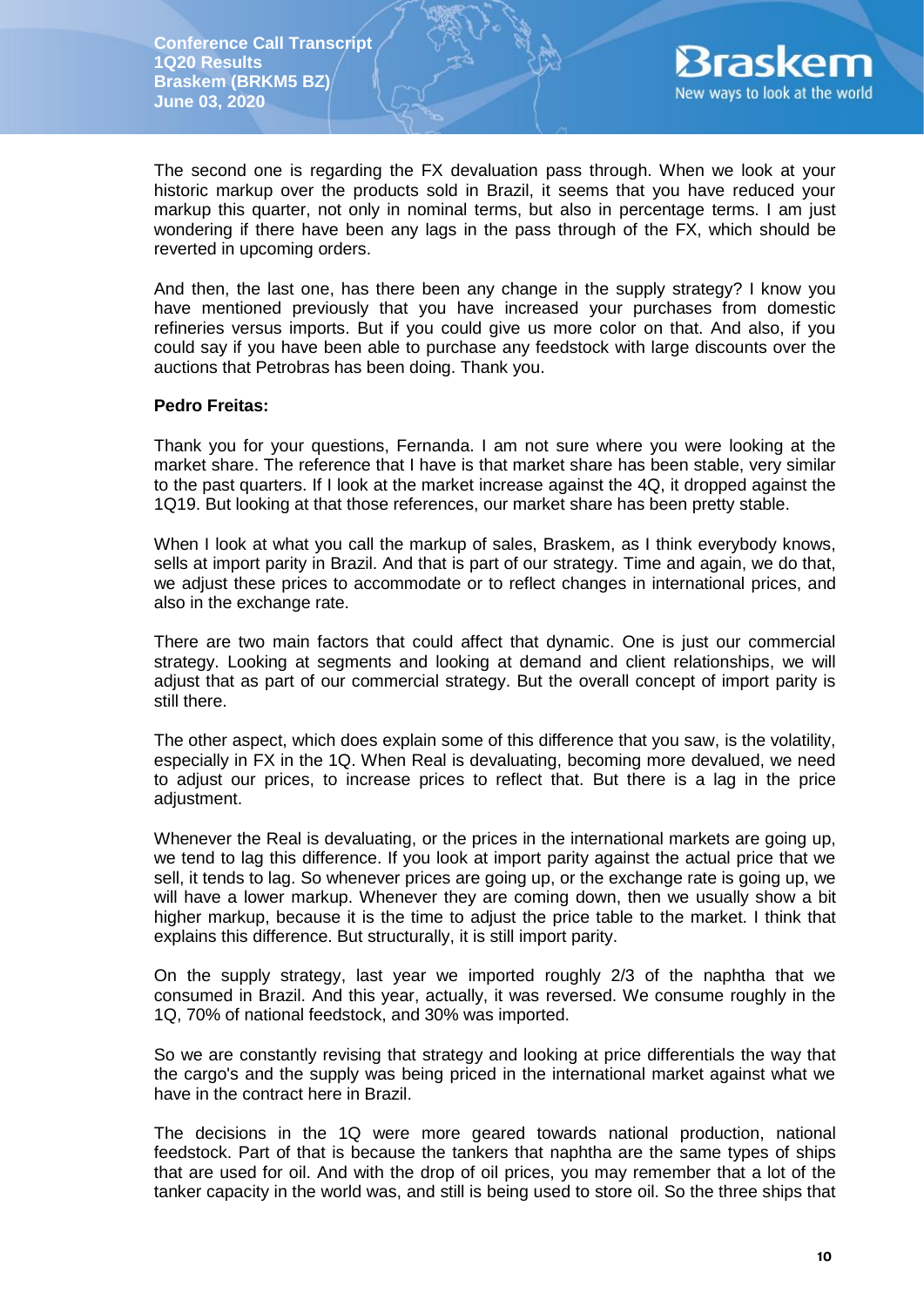

we can use to bring naphtha had a higher freight. That is kind of the structural shift. This shift from imported to domestic impacted by the drop in oil prices, but also the increase in specific freight prices for tankers.

And then, when we go to the other point that you asked about, the options, Petrobras, in April, we did have an additional volume contracted with Petrobras that had a substantial discount because of this situation. So Petrobras had an incentive for us to consume roughly 220,000 tons of naphtha that we purchased with a discount that ranged between US\$15 to US\$30 per ton.

That was a spot trade, a spot purchase, but we did that. And whenever Petrobras comes back to us with similar conditions, we will look at those as part of just regular strategy.

Just an additional point on the naphtha's supply strategy, we do have the divestment of the refineries that Petrobras is conducting. We anticipated that there will be different owners in the two refineries that are closer to our plants in the South and in the North of Brazil.

Everybody knows that the naphtha contract that we have expires by the end of the year. So that contract now is being negotiated, We do not have a final deal done, but the structure of that will be to split that the naphtha contract into more than one contract, so that we have a contract in the South, another in the North, so that whenever Petrobras sells the refineries, we already have that contract structure arranged for the new configuration in the future.

### **Fernanda Cunha:**

Okay. Thank you very much. On the first question, what I mention was that on the release you say that demand in Brazil increased by 3% year over year, and your sales volume remained flat. It would suggest to me that you have lost market share here. I was just wondering if there has been any change in terms of selling domestically and exporting, if you have changed your commercial strategy.

#### **Pedro Freitas:**

We will prioritize domestic markets. What I think that may explain that, and then I think you can get in touch with Rosana later to go over the numbers, but we did have a change in the chemical exports. We reduced exports of chemicals.

So maybe it is a matter of the figures, looking at resin sales and what are our Overall sales in Brazil. That may explain this kind of divergence in the numbers. But probably the explanation there is in the chemical sales, not on the foreign sales.

#### **Fernanda Cunha:**

Thank you very much.

#### **Luiz Carvalho, UBS:**

Thanks for taking the question. I have to follow-ups. The first one is about Mexico, how are you seeing this situation with Pemex in terms of the contracts, the supply and the potential fines?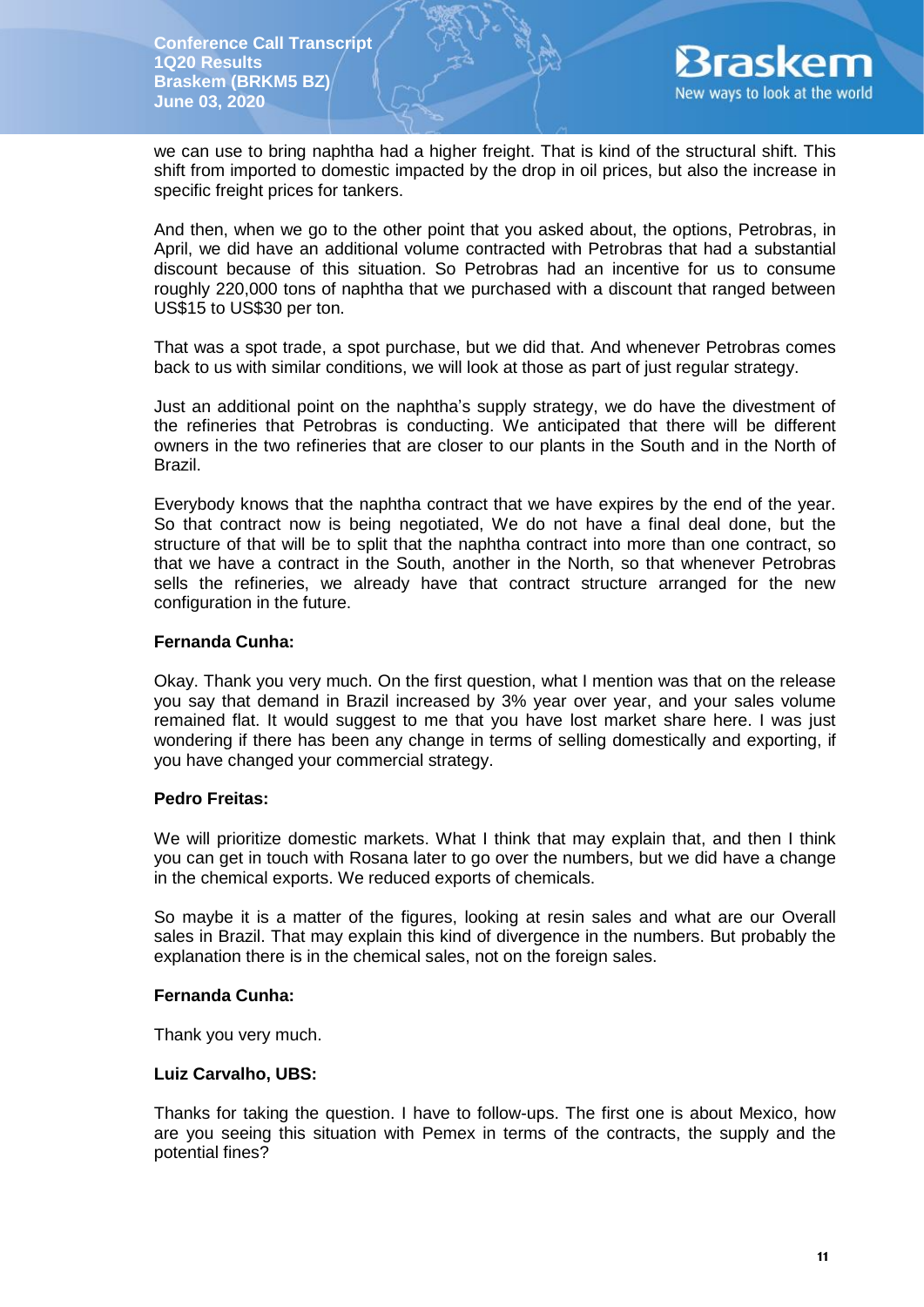

And second, we had a sequential discussion with some investors taking about the relevance of the basic petrochemicals in your results. Looking back to 2016 and 2017, basic petrochemicals used to represent something close to 40% of the results. But now when you rerun this number, despite that you do not give this breakdown anymore, we reach something close to 20% to 25% of the total result. I would just like to see if you can give us a bit more color on the relevance of the basic petrochemicals on your results. Thank you.

### **Pedro Freitas:**

On Pemex, I think everybody knows that the underlying issue is the lack of availability of sufficient ethane in Mexico. The oil production is falling, the associated gas production is falling, and then, together with all that availability of ethane is falling.

Pemex is supplying the contracts within the minimum volume. They are suppling between 70% and 75% of the contract. We keep looking for a constructive solution with Pemex. There is this delay in the credit notes related to the liquidated damages. So Braskem Idesa, the JV in JP Mexico, is looking at all alternatives.

We did communicate with Pemex and send them a letter to preserve the rights of Braskem Idesa under the contract. All alternatives are being looked at, including legal measures also being evaluated.

But we do want to have a constructive solution with Pemex. It is really important for us to have very good relationships with our suppliers, and the same applies to Braskem Idesa.

We aim to have something that is good for all parts involved. So far, we do not have any resolution to that. It is still an open issue that over the next months we hope to have a positive, positive resolution to that. But so far, it is still open, and we are still looking for something that is constructive and positive for it for everyone.

On your second question, around the relevance of basic chemicals, the 40% that these chemicals used to represent, I do not remember if the 40% back then was related to the overall Braskem results, or just related to the Brazilian results. But basic chemicals are about 40% of the Brazilian operation, which is roughly 20% of the overall Braskem results.

Another part of that could be the way that you look at the internal transfers. Depending on how you look at the price of ethylene and propylene for the internal transfers for us to make PVC, PE and PP, the ethylene price dropped a lot.

So if you are accounting for an internal transfer where the internal price of ethylene is falling, ethylene prices depending on how you account for those, you could be transferring results from internal from chemicals to commerce. But if you exclude those internal transfers, you are right, the chemicals are about 20% to 25% of the results.

It is still a very important piece of this business, 20% to 25%. Giving an example, (58:11), we are one of the top five producers in the world.

I do not know, Rosana, if you have any other points to add there.

#### **Rosana Avolio:**

Probably, the 40% that you are speaking, remember that we used to disclosure Brazil in segments, which were polymers, chemicals and so on. The chemicals results in the past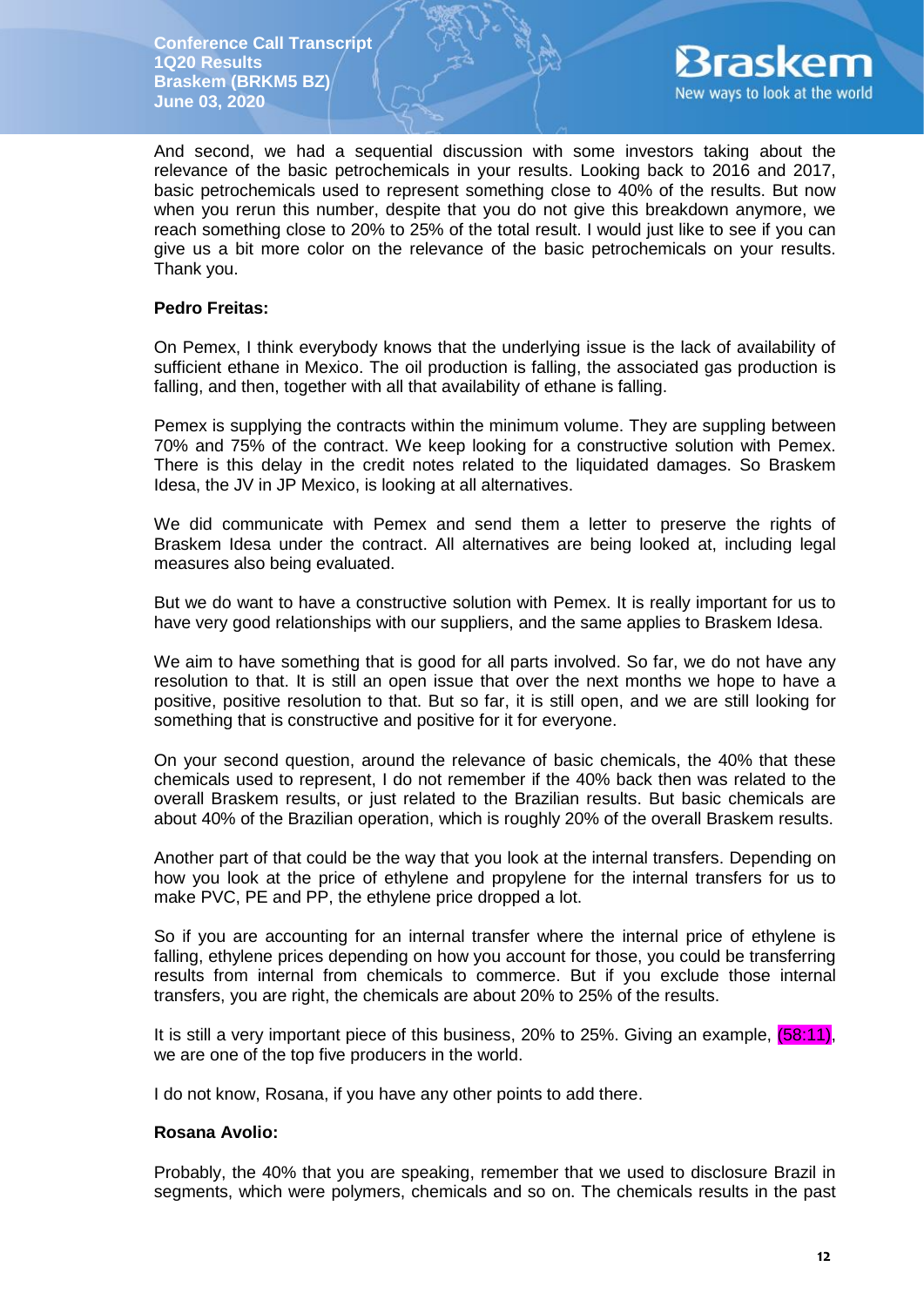

were included (58:39) that Pedro mentioned. Now, not anymore, because it is more (58:44). So now we are communicating by region, which is Brazil.

And when we take a look at specifically at Brazil, chemicals represent 40% of Brazil, which is 20% of the total, as Pedro mentioned.

# **Luiz Carvalho:**

Okay. Very clear. And just one last question from my end if I may. With the current results, you delivered US\$294 million on EBITDA this quarter. How the potential change in the short term in terms of oil prices coming back to US\$40, and the FX rate coming back now to R\$5 would change the competitiveness of the Company in the remainder of the year? If we decentralize the EBITDA, and I know that you do not provide any guidance, but between US\$1.6 billion to US\$1.8 billion would be something feasible under the current conditions?

#### **Pedro Freitas:**

As I said earlier, I think US\$40 per barrel is still manageable for us. There is a dynamic, which is kind of tricky to model, even for us, which is what we call the inventory effect. If you look at the cost of goods sold that we have now in Braskem, especially in Brazil, in the naphtha crackers, because of the lead times and the operational cycle of the business, we are probably carrying now in May carrying costs of January, maybe February. We do carry costs that go back to when oil was at US\$60, US\$65 per barrel.

The expectation at the beginning of the year for the year was of US\$62 per barrel. So now, with the current oil prices, we still think that it is positive. In the 1Q, for example, we were carrying an inventory cost in the cost of goods sold related to the 4Q19.

That effect hurts 1Q results specifically. In the 2Q, I think the issue is more around volumes and less on costs.

This is not going to be huge, but on the margin, we decided to carry a little bit more naphtha eventually, and buy a little bit more feedstock than we needed when the oil price was below US\$30. So right now, I think we are caring much more cost advantage in the inventory, which should translate into results over the 3Q.

So, again, it is a bit of a complex calculation and modeling to be done, but overall, I think that we will catch some value out of this more, opportunistic position that we took when the oil price was much lower.

The other point is that some of the chemical prices sustain a good spread. If you look at the spreads of polyethylene and naphtha, for example, at the turn of the year, it was around US\$250 to US\$300 per ton. It went up to US\$600 per ton. Now it is about US\$400, US\$450. Still a very good spread compared to the end of the year or to the expectations we had for the year.

Overall, the discussion that I am having with my team looking at this year, it is going to be complex to explain, because every worker will have a different dynamic. 1Q, still good volumes, a squeeze on margins because of the higher inventory cost. I would say a good fixed cost performance, be it because of our internal efforts, but also helped by exchange rate.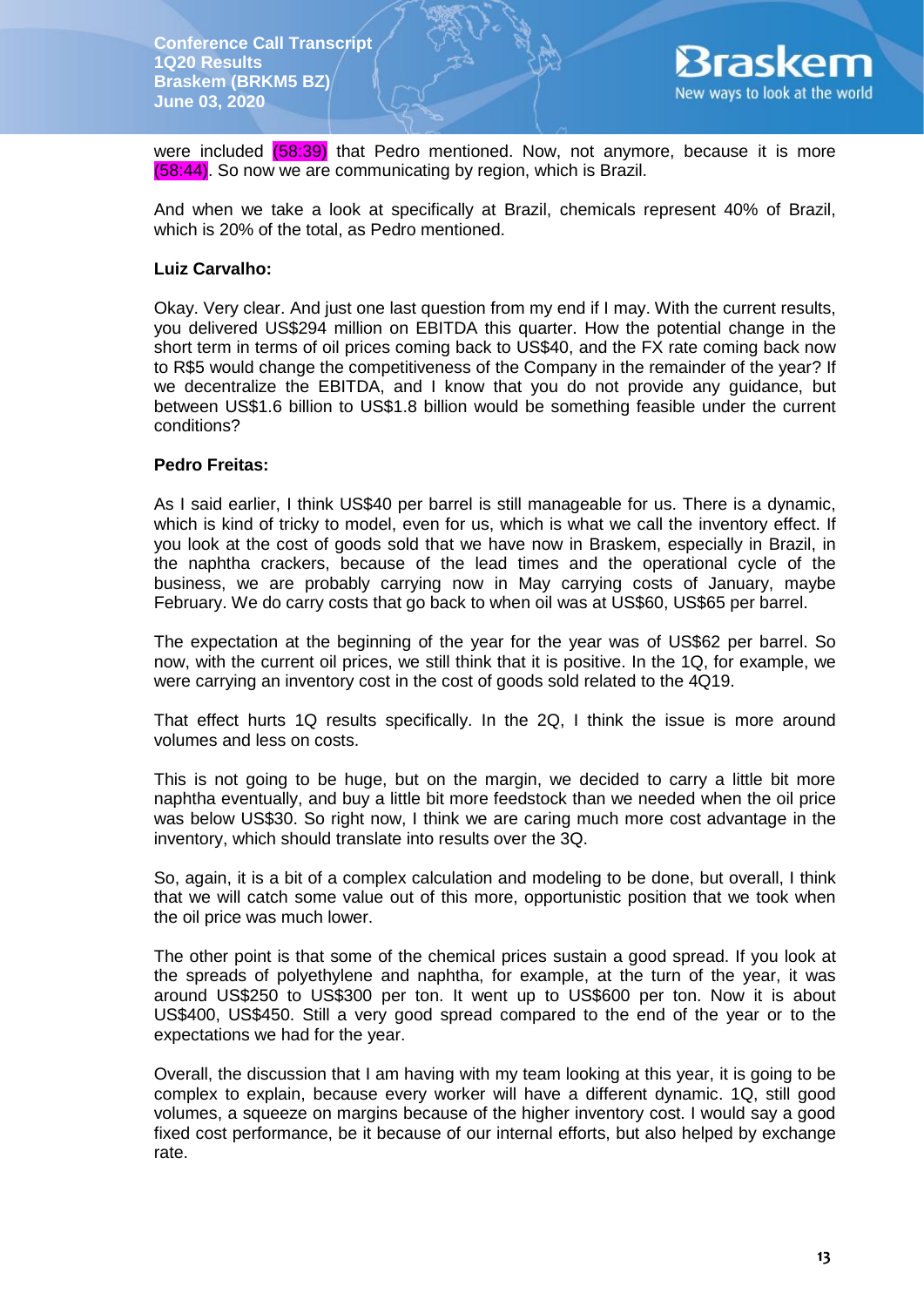

2Q, we are probably looking at better spreads, but lower volume, and still a good cost performance. And then, going to the 3Q, we will probably carry the positive spread impact. We do hope to have a bit of volume recovery, so the 3Q could be very good. But then, going into the 4Q, that will depend on where the spreads end up. But the spreads could go back to US\$300, US\$350 per ton. That would be more expected in that downturn.

I think it is going to be very volatile for each quarter, but looking at the 2Q and 3Q, I would expect to have a benefit in the cost of goods sold because of that.

### **Luiz Carvalho:**

Okay. Thank you very much. And again, thanks for taking these additional questions.

### **Guilherme Levy, Morgan Stanley:**

Good morning. Thanks for taking my question. My first question, can you give us an update on the ramp-up of the new U.S. plant? I would like to know if the expectation remains to start the plant in July.

And the second question, it is actually a follow up question, you mentioned that the overall demand in Brazil is down 20%. Can you provide more color on how is the demand behavior by product? For PP, for basic chemicals, PVC etc.? That would be very helpful. Thanks.

## **Pedro Freitas:**

I will take the first question, and then I will ask Rosana to take the second one. On the U.S. plant, the expectation is to start up in the next quarter, the 3Q. Hard to say if it is going to be in July or not. We did have an expectation to start up in the 1H20, around May or June, and then there was this delay because of the commissioning of the plant.

If you look at the construction percentage, or percentage of completion, we are close to 100%. It is spatially done. There is no more construction risk out there. It is more about having the certification by the system providers so that we can ensure that the guarantees that they provide are in place. And then, the commissioning of a few systems in the plant.

If you go back to a couple of months, our expectation was for that to be done by July. There is still some uncertainty out there because of COVID and the ability of people that need to travel to get to the plant to perform some of the tasks.

So we cannot be certain that we ought to start up in July, but it is basically done. It is more about getting people there to do the tasks and then start up. That is why we are saying we assume that by the 3Q we should be able to start it up. As far as construction risk and getting things done, it is pretty much done.

#### **Rosana Avolio:**

About demand, about what we are expecting right now, year over year in terms of polyethylene we are expecting a drop by 5% compared to last year; for polypropylene, a drop about 8%, and polypropylene being more affected because we are talking here about durable goods. And in PVC, we are expecting a 6% drop from 2020 to 2019.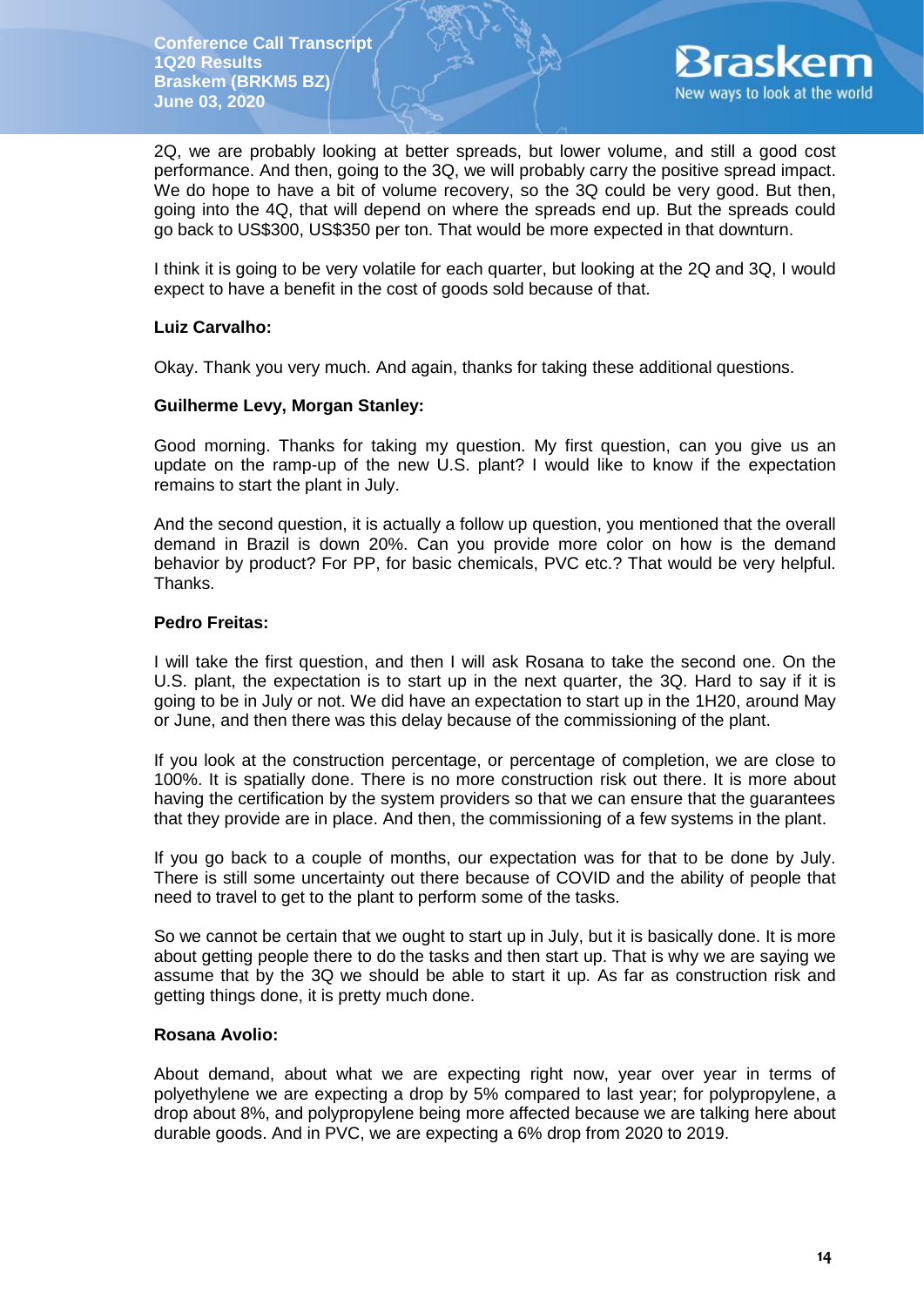

Of course, there is still a lot of uncertainty in the scenario, this is the projection that we have at this point, and let us see what will happen in the coming months. But these are the numbers that we are seeing right now.

On the other hand, just to give you a comment, we are seeing a recovery in Asia. So we are exporting a lot to Asia in the last two weeks from now. So not only polymers from U.S. and Brazil, but also chemicals.

So probably these exports that we are seeing, and remember that being a naphtha producer at this point creates an advantage, considering the oil price that Pedro explained before; so we are exporting not only chemicals, but also polymers with a good one to Asia. This is offsetting this weaker demand in Brazil.

### **Guilherme Levy**

Okay. Thank you very much.

### **Jamie Nicholson, Credit Suisse:**

Thanks so much for the call and for taking my question. I just have a quick follow up about the comments you made on the rating agencies. If Fitch and S&P have your BBB- rating on a negative outlook, I am wondering if they have given you any timeframe for when they would like to see your leverage come down before they may take potential negative rating fractions. Thanks.

### **Pedro Freitas:**

Thank you for the question. The indication that we had from the rating agencies is that they would give us roughly 12 months to take any action. Of course, it is not written in stone, but they said that they would expect at least 12 months before they would take any action. That is, of course, compared to the moment where they gave us the negative outlook, back in the end of November.

We have been reinforcing with them the actions that we that we are taking in terms of CAPEX reductions and fixed cost discipline that we already mentioned earlier. The other thing that they look at is the debt coverage of 55 months that we have, looking at the cash position.

There is a lot that goes into that type of assessment. We do expect to show a deleveraging of the Company by the end of the year, especially with this recovery in the 2Q and 3Q. We do expect to see a deleveraging, which we expect to have a positive view from them.

They know that, on the one of the cycle, leverage goes up. I would not say if it is a run of the mill day-to-day discussion. The metrics are not good, we recognize that. What we are doing is taking all the measures necessary to get those metrics back on more acceptable numbers, or more expected numbers. But I think there is a lot going. We are making a lot of effort to get it back on to more normal metrics.

#### **Jamie Nicholson:**

Thanks for that color. Do you have any leverage target for the end of the year that you are trying to achieve?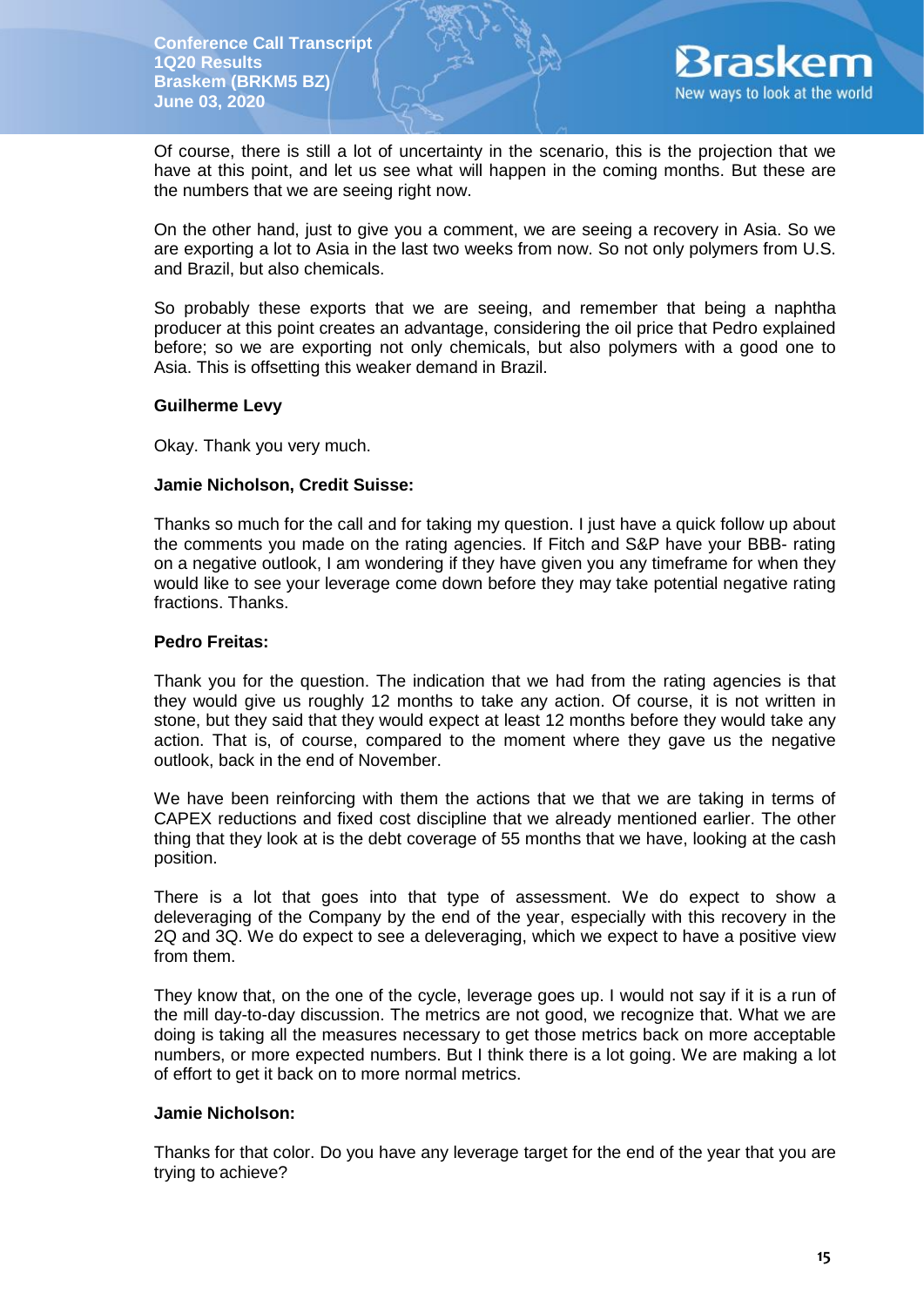

# **Pedro Freitas:**

Not specifically by the end of the year. We do have two numbers.

## **Rosana Avolio:**

Just to continue here, Pedro will be connecting again in a few minutes, but about the targets that Pedro mentioned, we do not have a specific target. We have. We have a specific target for dividend distribution because we have a dividend policy in the Company that says that any distribution on top of the minimum, which in Brazil is 25% of the previous year's net income, we are not allowed to pay additional dividends.

But internally, what we follow, if I can call like that, is kind of 2.5x in USD without project finance of Mexico. This is the reference that we follow internally, but in terms of specific targets, it is just for dividend distribution.

And just one comment, we see the whole picture. So it is leverage plus debt profile, and not only leverage and debt profile. We see the whole picture together. We are presenting a leverage higher than in the past quarters. But again, as Pedro mentioned, when we take a look at our debt profile, we are pretty much comfortable. We ended the quarter with US\$2 billion, an additional US\$1 billion as standby credit facility, and no pressure in the short term.

So once the cycle gets better in terms of spreads, we will have a better EBITDA, and then we will deleverage the Company. This is how we see the whole picture, leverage plus debt profile.

I think Pedro is back.

# **Pedro Freitas:**

I am back. Sorry. Something happened, I was disconnected. I am not sure, Rosana, if you answered.

#### **Rosana Avolio:**

I mentioned the reference that we follow, the 2.5, the dividend distribution, and that we see the whole picture, leverage plus debt profile.

#### **Pedro Freitas:**

I was going to talk about the 2.5, which is the initial target, that is what we want to get under, and we feel more comfortable when we are under 2. The main goal is to get under 2.5.

#### **Jamie Nicholson:**

Okay. Thanks.

### **Declan Hanlon, Santander:**

Thanks, everyone, for the call. Just a follow up on that discussion around net leverage. I presume that that "lower net leverage" by the end of the year is driven more by improving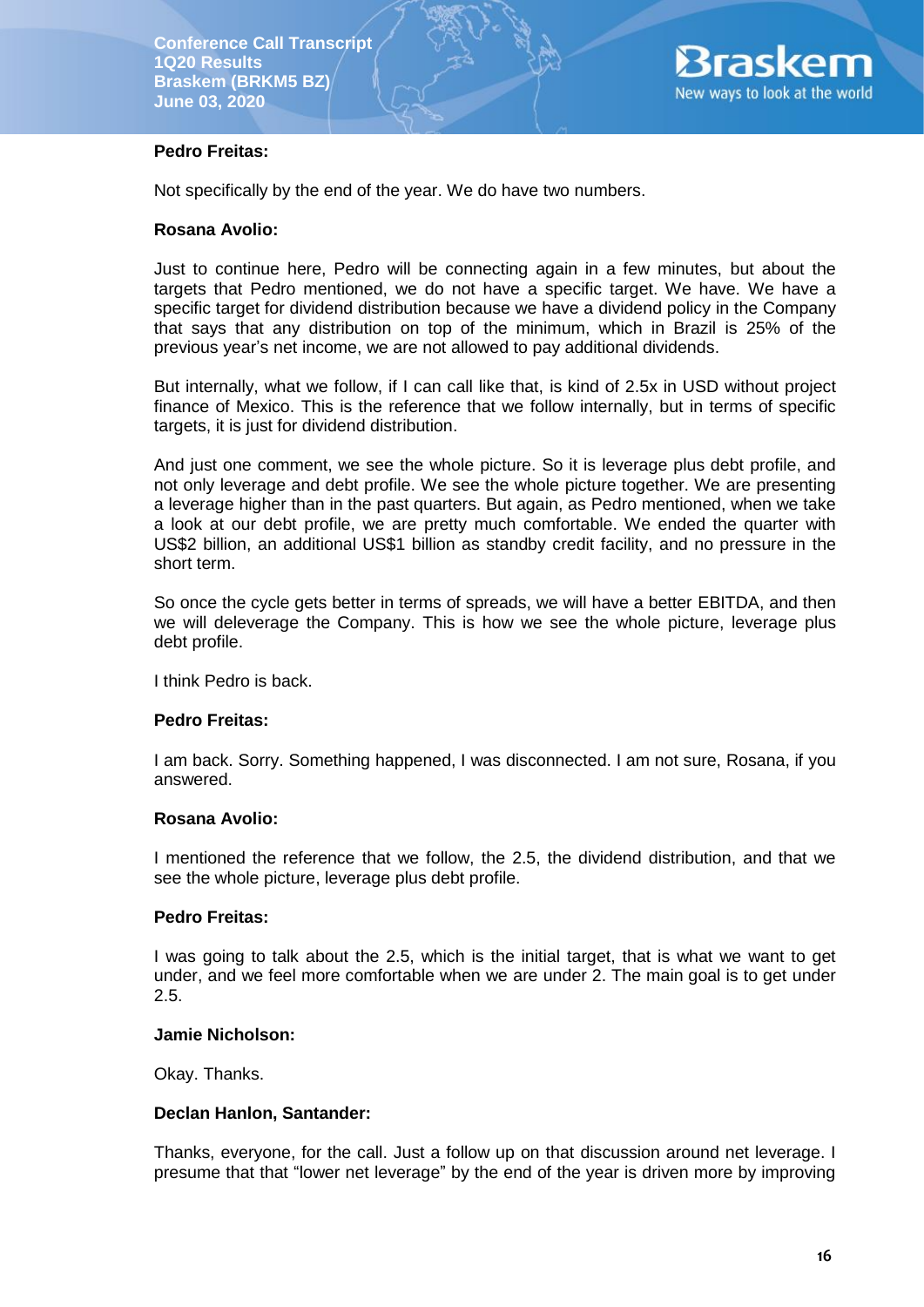

EBITDA because of the FX catch up rather than having any asset sales baked into that. Is that correct?

### **Pedro Freitas:**

Yes. The way that we work on, Declan, is to not assume that we are going to be able to sell any assets by December. We are working on that, but when you look at the numbers, our base trend, right, the way that we look at the Company is looking at just the operational gains that include FX, but also importantly, CAPEX reduction. And also, the other point that I mentioned, reduction of fixed costs and better spread.

But we look more at the operational numbers. And then, if we are able to execute any asset sale by the end of the year, then it is a plus.

#### **Declan Hanlon:**

Thanks. Just a couple other things. I presume that I should look at the credit lines that you are providing to suppliers as something that will run through your working capital calculation. Is that correct?

### **Pedro Freitas:**

Yes, they are there. Just not to overstate the point, we are providing credit lines to our customers, and also supporting some of our suppliers, especially the small and mid-sized companies. The numbers involved in the supplier side are not large. We are talking about less than US\$50 million dollars. It is like US\$20 million, does not even get to US\$30 million.

Because these are small and medium sized suppliers, the amounts that we have outstanding with them, the payment terms we have with them, they are not substantial in total. For each individual company, they are they are substantial, but not for Braskem.

On the client side, we already give our client credit terms. We already give them payment terms that range up to 30, 45, sometimes even 60 days. What we are doing is just that the financial cost related to that extension, the charges that we that we charge to extend payment terms, we have reduced those.

It is not like we are extending additional credit limits to clients. They are working still within the credit limits that they have. In certain cases we are creating some exceptions, but those are very much on a case by case basis. It is more of a financial incentive, but it does not impact materially our working capital.

#### **Declan Hanlon:**

OK. That is clear. A final thing, just to make sure that I understand the current language versus what was initially in the end of project finance structure at the Idesa JV, in the event that you received a downgrade from either of the two agencies that are currently rating your investment grade there is a contingent equity call that could be up to US\$1 billion to the parents, I guess, 75-25 between yourselves and Idesa. Is my understanding in that correctly? In the event that you are downgraded, you could be responsible for posting collateral and an LC, or even cash for up to R\$750 million. Is that correct?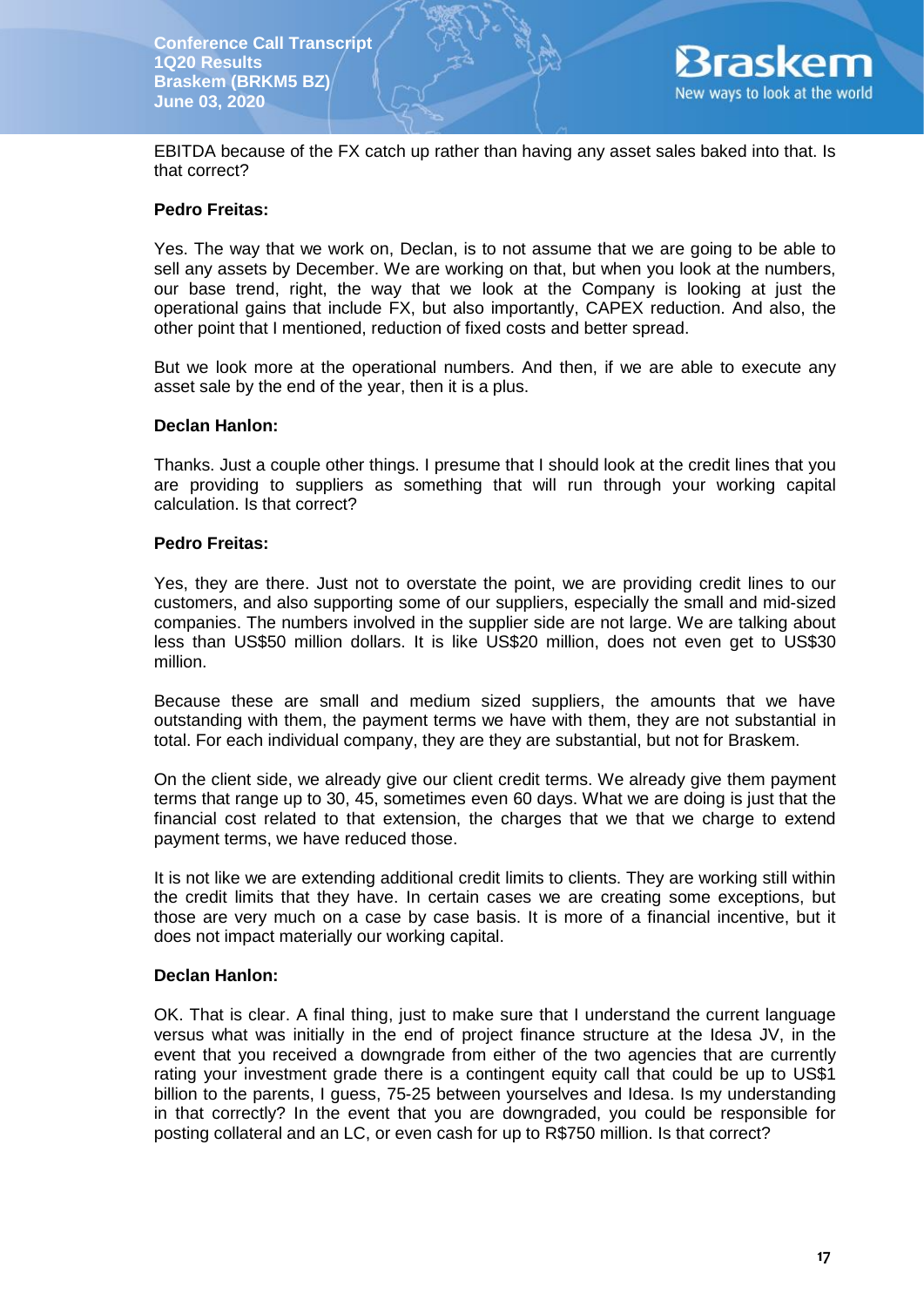

# **Pedro Freitas:**

At first you said US\$1 billion, and then you said R\$750 million.

#### **Declan Hanlon:**

Sorry, it is R\$1 billion. It is US\$200 million, I guess, and that presumably would be split between yourselves and Idesa.

#### **Pedro Freitas:**

That is related to the structure of the contract. If you think about the structure of the contract, formally, even though the plant is operating for more than four years now, we are still under construction, under the structure of the financing. Because we have not reached the milestone of physical completion because of the lack of ethane.

Because of that, we still do have an obligation like that related to the construction, which is done. We do have that situation.

#### **Declan Hanlon:**

But the contingent equity is driven by ratings language in the document. Is that correct? There is the equity call, which is separate, which is a function of completion, and then there is the Braskem ratings specifically, right?

#### **Pedro Freitas:**

Yeah, it is it is related to the ratings of Braskem.

#### **Declan Hanlon:**

These are two separate facilities. So Braskem Idesa could call an additional equity. Their leverage now is in the 7x area and they have got some amortization issues. So that is a potential risk to the parents. And in additional, we still see potential ratings downgrade.

#### **Pedro Freitas:**

No, they are related. They are related. It is basically the same. Remember that Braskem Idesa has more than US\$200 million in cash. So in terms of liquidity in Braskem Idesa, I do not think we have an issue.

But if there is an issue with debt service, there is a debt service reserve account in the project, which is supported by the parents. But then, the number is likely lower. It is around US\$150 million. That could be if they had any issues with debt service. It is limited to that.

#### **Declan Hanlon:**

Just to clarify, the contingent equity language was reflected in the original project finance.

#### **Pedro Freitas:**

It is still the same.